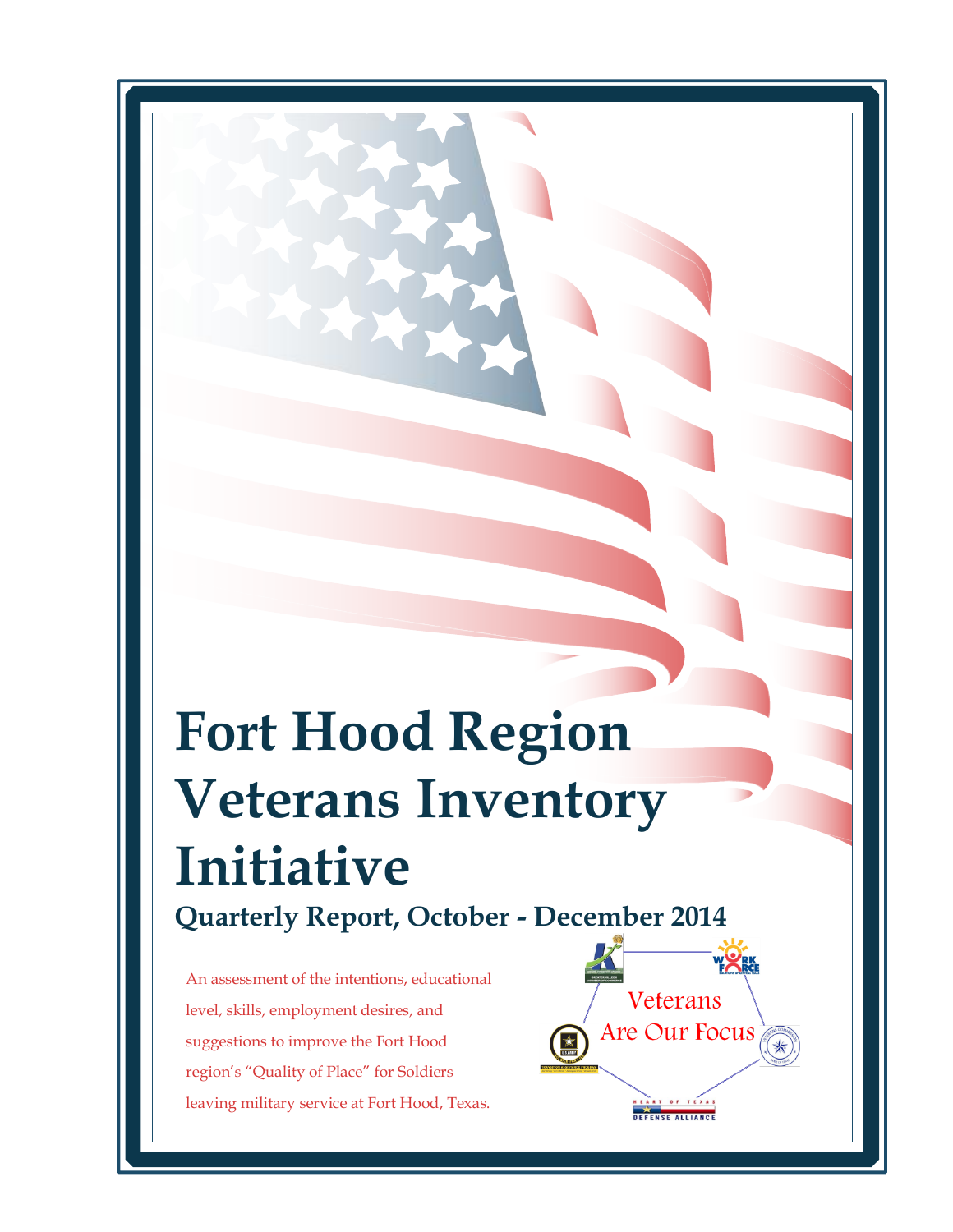

#### **Quarterly Report: 1st Quarter, FY 2015**

(October - December 2014)

**A. BACKGROUND**: Operation Economic Transformation is the Greater Killeen Chamber of Commerce plan to identify, measure, and capitalize on new and emerging economic development opportunities present in the Fort Hood region. One key recommendation was to regularly administer a survey designed to capture insightful information regarding the skills and desired career fields of veterans separating from military service at Fort Hood. In July 2006, the following parties entered into a Memorandum of Understanding (MOU) to routinely inventory the intentions, educational level, skills, employment desires, and suggestions of separating Soldiers in order to improve the Fort Hood regional "Quality of Place":

- Fort Hood Adjutant General/Army Career and Alumni Program (ACAP)
- Workforce Solutions of Central Texas Board
- Workforce Solutions of Central Texas Service Centers
- Greater Killeen Chamber of Commerce
- Heart Of Texas Defense Alliance
- Texas Veterans Commission

Data is collected via a voluntary ten-question survey administered during either the Transition Assistance Program (TAP) workshop or installation final clearance<sup>1</sup>. The purpose for the collection and analysis of this data is threefold:

1. Develop and retain the region's skilled and motivated military Veteran workforce;

2. Foster innovation and entrepreneurship; retain existing businesses, and attract new business to the region; and

3. Align the efforts of the participating agencies to enhance options for current and future/potential residents.

#### **B. DEMOGRAPHICS**

1. For the 1st Quarter (October - December 2014), 1417 Soldiers completing their military service responded to the survey with the demographics graphed below.



#### **DEMOGRAPHIC DISTRIBUTION**

**1st Qtr 2015**

 $1$  Retiring Soldiers may participate in TAP up to two years prior to their retirement date, while non-retiring Soldiers may participate up to one year in advance. Effective November 2012, all Soldiers separating from the military are required to attend the TAP seminar and will provide the opportunity for more Soldiers to participate in the optional Veterans Inventory Initiative survey.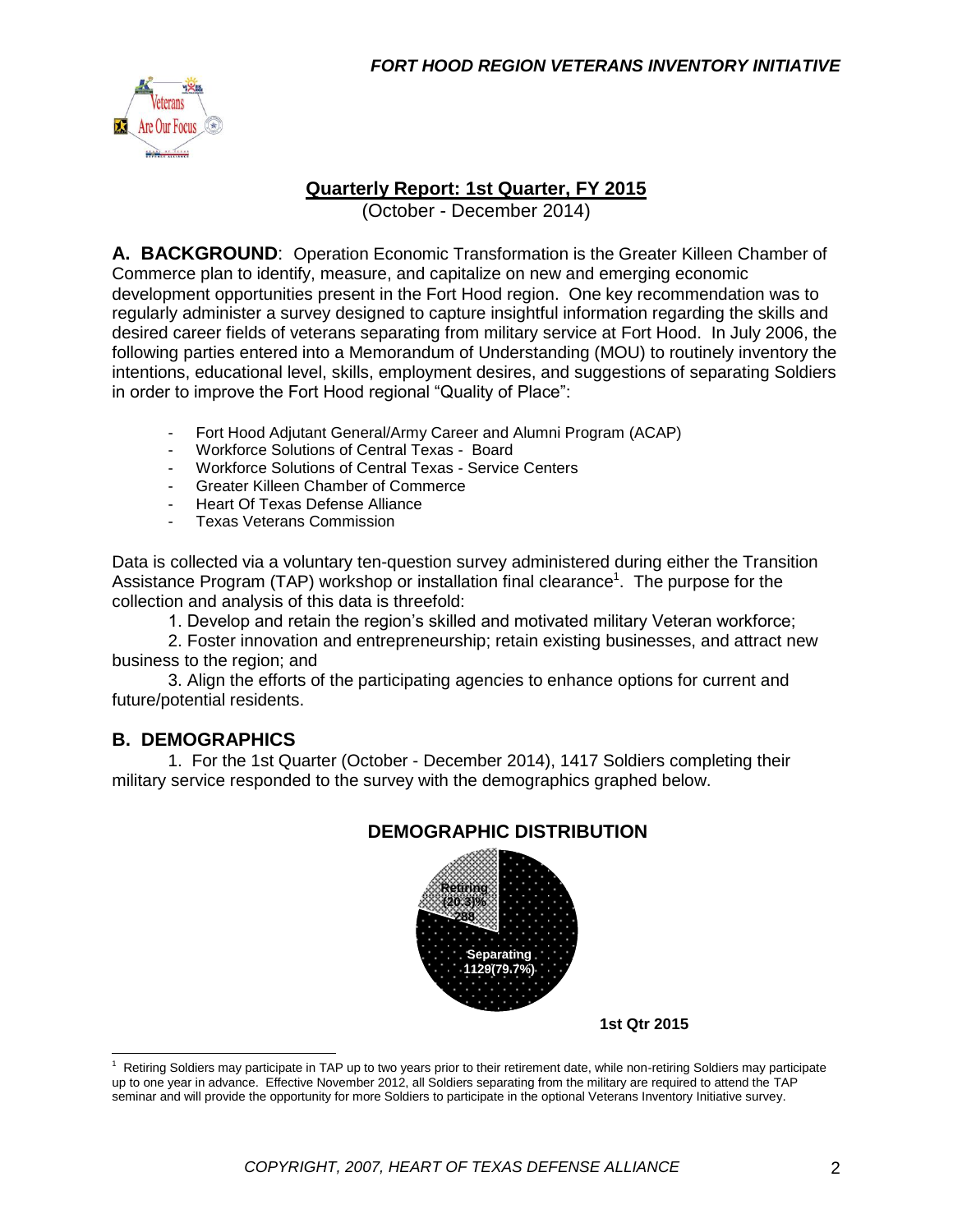

2. The Veteran's Inventory Initiative has collected data on Soldiers separating from the service at Fort Hood since FY 2007 and reports have been based on responses from a total of 28,340 separating Soldiers. The graph below charts the results of those who responded to this new survey implemented during the TAP seminar in 3rd quarter 2014, 4th quarter 2014, and 1st quarter 2015. While the amount of those separating from the service is increasing, those who are retiring is decreasing. This could be a result of the gradual drawdown for those separating, and less Soldiers retiring due to medical separation. We will continue to monitor these results.



# **Percentage of Separations by Type**

|                           | Separation | Retirement |
|---------------------------|------------|------------|
| $\blacksquare$ 3rd Qtr 14 | 75.9       | 24         |
| $\blacksquare$ 4th Qtr 14 | 78         | 22         |
| ■ 1st Qtr 15              | 79.7       | 20.3       |

**C. INTENTIONS ON STAYING IN THE REGION**: The respondents were surveyed regarding their intentions on remaining in the region (within 30 miles of Fort Hood – generally equating to the Killeen-Temple-Fort Hood Metropolitan Statistical Area) when their service ended.

1. 357 respondents (representing 25% of all respondents) indicated they intended to stay in the region. An additional 422 (30%) who responded to the survey, indicated they would do so if desirable employment were available.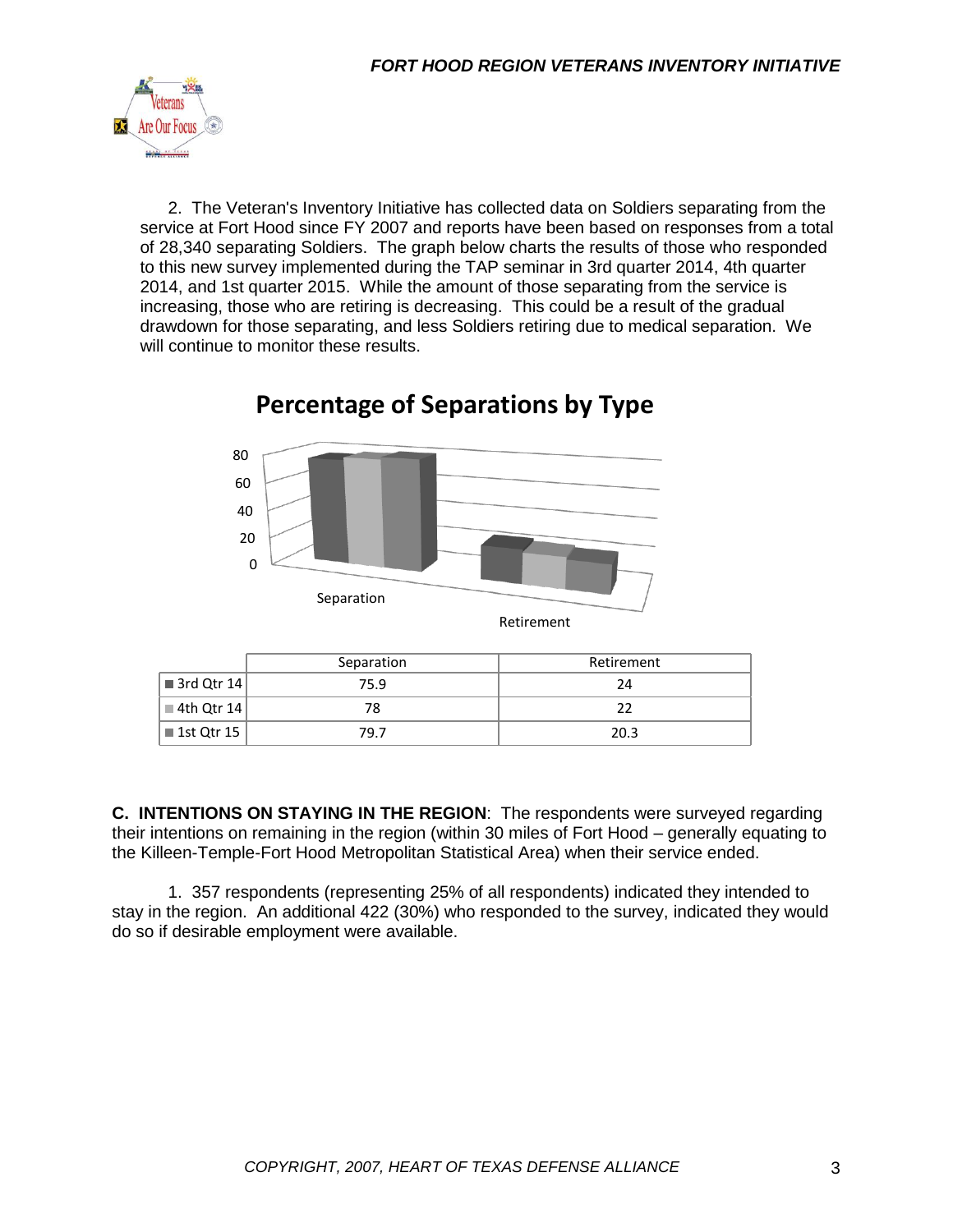



2. When analyzing data of Soldiers' intentions on remaining in the Temple-Killeen-Fort Hood MSA from October 2007 to Dec 2014, the graph below indicates that the percent of Soldiers intending to remain in the area has consistently averaged between 29 and 41 percent, however, the trend has been downward for the most part. Prior to November 2012, TAP was voluntary, and many participating Soldiers were close to their separation date when they participated in the survey. It is likely that many of them intended to remain in Central Texas at that point. While the data for this quarter is still below the historical average range, it did increase slightly from last quarter and we will continue to monitor this data.



3. Military retirees residing in the MSA: While the Veterans Inventory Initiative only surveys the intent of Soldiers departing the service, it is possible to more accurately track the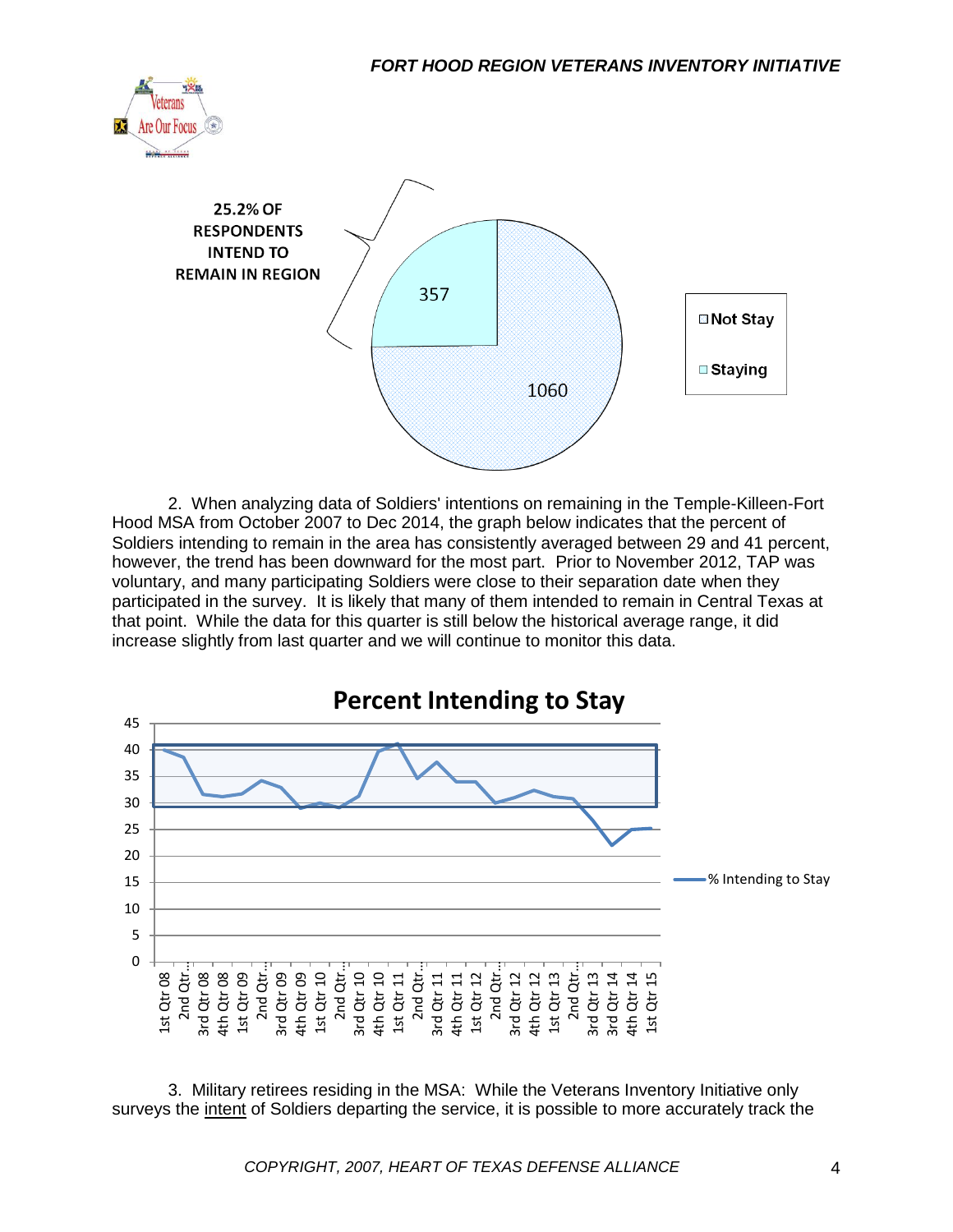

disposition of the retiring population using data from the Retired Army Personnel System, which provides the actual numbers of retired Soldiers to zip code level. The rate of growth for retirees in the Killeen-Temple-Fort Hood MSA increased 1.3 percent from 2013 to 2014. Also, according to the Retired Army Personnel System data shown below, the cities of Killeen, Harker Heights, Belton, and Nolanville experienced retiree growth rates exceeding the MSA average of 21.2% for the five year period of 2009-2014.

|                       | <b>JUNE</b><br>2009 | <b>DECEMBER</b><br>2014 | % GROWTH<br>2009 - 2014 |
|-----------------------|---------------------|-------------------------|-------------------------|
| <b>KILLEEN</b>        | 8120                | 10173                   | $+25.2$                 |
| <b>COPPERAS COVE</b>  | 3028                | 3364                    | $+11.1$                 |
| <b>HARKER HEIGHTS</b> | 1843                | 2398                    | $+30.1$                 |
| <b>TEMPLE</b>         | 1150                | 1317                    | $+14.5$                 |
| <b>KEMPNER</b>        | 884                 | 1002                    | $+13.3$                 |
| <b>BELTON</b>         | 826                 | 1019                    | $+23.4$                 |
| <b>LAMPASAS</b>       | 356                 | 383                     | $+7.6$                  |
| <b>GATESVILLE</b>     | 350                 | 405                     | $+15.7$                 |
| <b>NOLANVILLE</b>     | 266                 | 344                     | $+29.3$                 |
| <b>SALADO</b>         | 206                 | 241                     | $+17.0$                 |
| <b>MSA</b>            | 17029               | 20646                   | $+21.2$                 |

In an economic impact study released in December 2012, Texas comptroller Susan Combs reported that more than 250,000 retirees and their families remained within traveling distance of the post. Additionally, while the nation has continued to experience the effects of the slowly recovering economy as a result of the recession, for this reporting period, below are some key data points:

a. From November 2013 to November 2014, there has been an increase in nonagricultural employment by 2.3% (according to the Texas Labor Market Review, Texas Workforce Commission, December 2014),

http://www.tracer2.com/admin/uploadedPublications/2125\_TLMR-December\_14.pdf. b. According to the Texas Labor Market Review, there was also a 1.1% decrease in unemployment in the Killeen-Temple-Fort Hood MSA, December 2014,

http://www.tracer2.com/admin/uploadedPublications/2125\_TLMR-December\_14.pdf. c. The Killeen-Temple-Fort Hood MSA holds the  $3^{rd}$  spot in the state of Texas for

Leading Mid-Size City in the Prime Workforce category and  $12<sup>th</sup>$  overall in the United States, http://killeenchamber.com/index.php/news/article/area-development-ranks-the-killeen-templefort-hood-msa-12th-nationally-7th, July 2014.

d. According to the June 2014 Texas Labor Market Review, the Killeen-Temple-Fort Hood MSA increased employment over the year by 10.3 percent and decreased unemployment by 1%, http://killeenchamber.com/index.php/news/article/area-development-ranks-the-killeentemple-fort-hood-msa-12th-nationally-7th, July 2014.

e. The Killeen-Temple-Fort Hood MSA economy ranked fourth strongest in the state, and 13th strongest in the nation - just behind Houston, San Antonio, and Austin (according to Policom Corporation, http://www.policom.com/2014%20MetroRank.htm, June 2014.)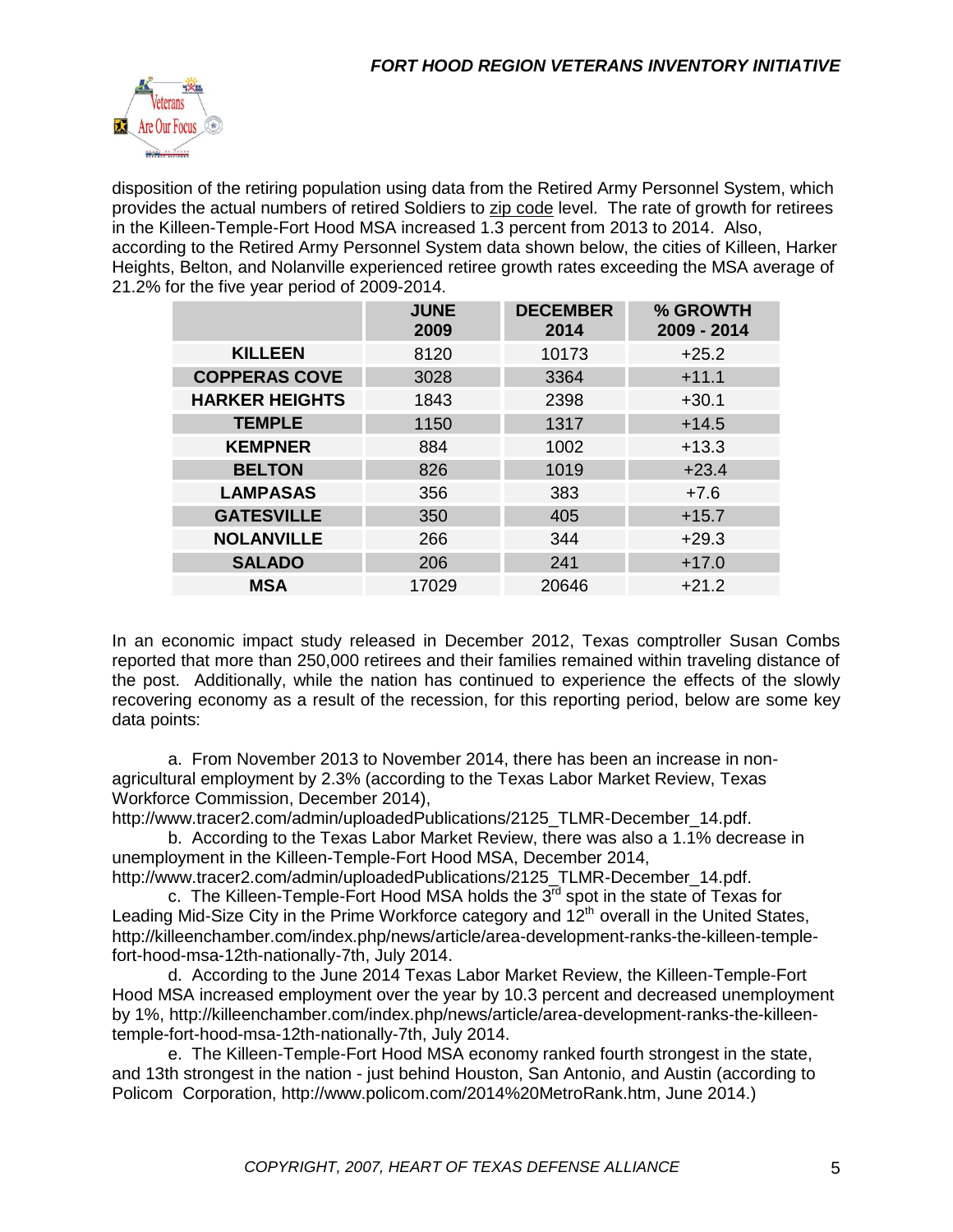

In addition to these indicators of economic stability for the Killeen-Temple-Fort Hood MSA, the Texas comptroller also stated in the 2012 economic report that Fort Hood's economic impact climbed to \$25.3 billion statewide, which was a 150% increase in comparison to the 2008 report. Comptroller Susan Combs stated "Fort Hood is an economic engine that helps growth in Texas." The report states that Fort Hood was also indirectly responsible for 214,344 jobs throughout Texas, in addition to the 68,942 jobs in the Fort Hood MSA.

**D. MILITARY OCCUPATIONAL SPECIALITIES**: Departing Soldiers represented 177 different Military Occupational Specialties (MOS). However, 75.1% (969 of the 1291 valid respondents) can be grouped into five general areas: Combat Arms, Logistics/Transportation, Maintainers/Repairers, Information Technology/Communications, and Medical.



#### **COMBAT ARMS**

Traditionally, Combat Arms is the largest group and remains the largest group this quarter. Most, if not all, will be combat veterans of the Iraq/Afghanistan campaigns, which have a distinctive small-unit focus by their nature. Therefore, in addition to the skills listed below, these Soldiers would likely have extensive leadership and staff planning skills that far surpass those of their civilian peers.

Soldiers in combat arms comprise 30.8%(397/1291) of the separating population.

| Infantry $(141)$   | Member or leader who individually employs small arms/heavy anti-<br>armor weapons in support of combat operations                                 |
|--------------------|---------------------------------------------------------------------------------------------------------------------------------------------------|
| <b>Armor</b> (113) | Member or leader who employs main battle tanks or cavalry fighting<br>vehicles in combat operations, and performs reconnaissance and<br>security. |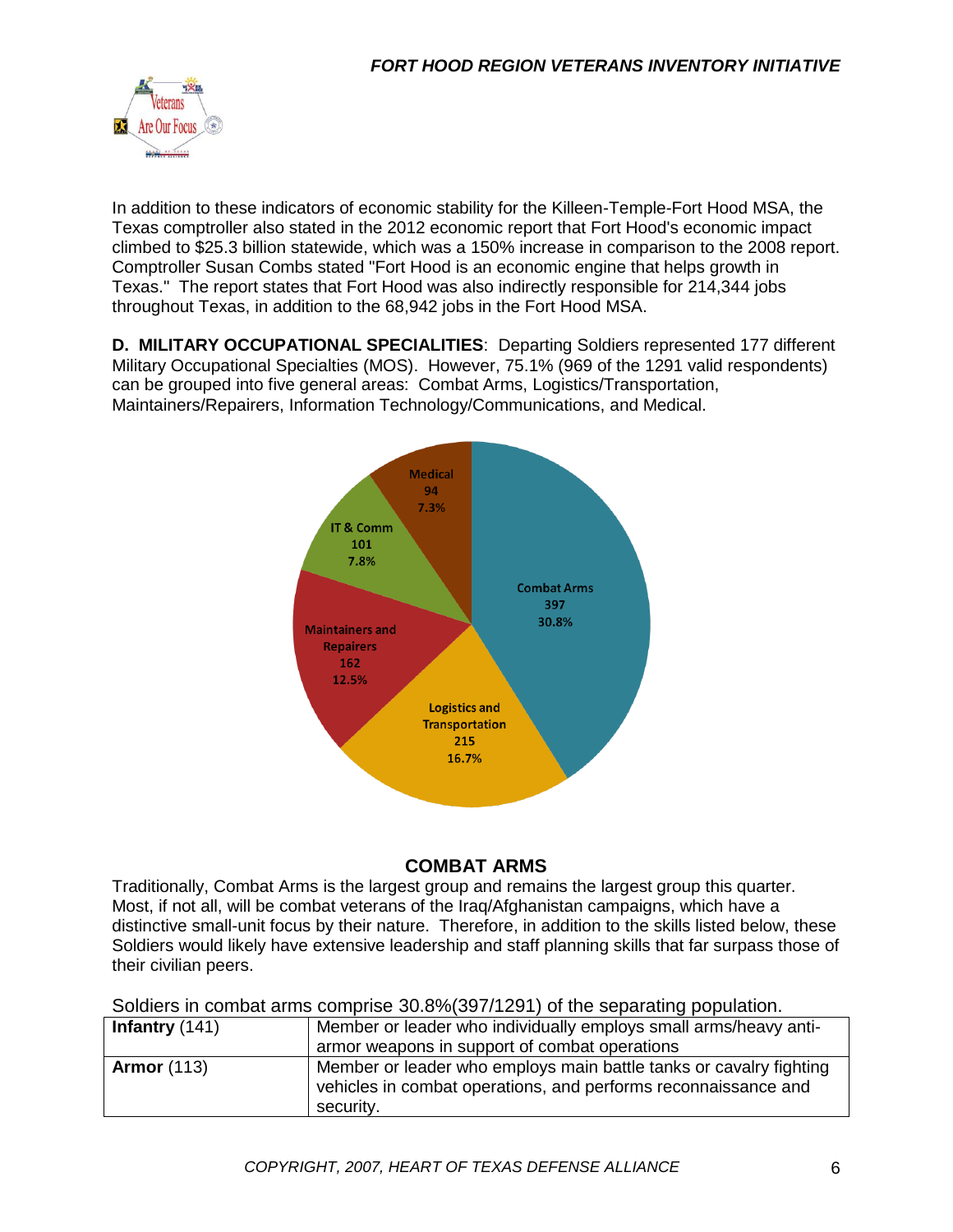

| <b>Field Artillery (91)</b>  | Operate or supervise high technology cannon artillery weapons,<br>automated tactical data systems, intelligence activities, target<br>processing, radar operations, artillery surveying operations, or<br>meteorological observation. |
|------------------------------|---------------------------------------------------------------------------------------------------------------------------------------------------------------------------------------------------------------------------------------|
| <b>Air Defense Artillery</b> | Operate command/control/communications/computer information                                                                                                                                                                           |
| (52)                         | systems or the lightweight, highly mobile Avenger or medium weight<br>Patriot Air Defense Missile systems.                                                                                                                            |

### **LOGISTICS AND TRANSPORTATION**

Soldiers serving in the logistics and transportation fields comprise 16.7%(215/1291) of the separating population. The top five categories are shown below.

| <b>Unit Supply</b><br>Specialists (36) | Supervise or perform duties involving the request, receipt, storage,<br>issue, accountability, and preservation of individual, organizational,<br>installation, and expendable supplies and equipment. |
|----------------------------------------|--------------------------------------------------------------------------------------------------------------------------------------------------------------------------------------------------------|
| Motor Transport<br>Operator (35)       | Supervises and operates wheel vehicles to transport personnel and<br>cargo. Oversees and checks proper loading and unloading of cargo                                                                  |
|                                        | on vehicles and trailers.                                                                                                                                                                              |
| <b>Automated Logistical</b>            | Supervise and perform management or stock record/warehouse                                                                                                                                             |
| Specialists (33)                       | functions pertaining to receipt, storage, distribution and issue, and                                                                                                                                  |
|                                        | maintain equipment records and parts.                                                                                                                                                                  |
| <b>Petroleum Supply</b>                | Supervise the receipt, storage, accountability, and cares for                                                                                                                                          |
| Specialists (26)                       | dispensing, issuing and shipping bulk or packaged petroleum, oils,                                                                                                                                     |
|                                        | and lubricants.                                                                                                                                                                                        |
| <b>Food Service</b>                    | Supervise or prepares, cooks and serves food in field or garrison                                                                                                                                      |
| Specialists (25)                       | food service operations.                                                                                                                                                                               |

#### **MAINTAINERS/ REPAIRERS**

Soldiers that work in the field of maintenance and repair comprise 12.5% of the separating population. The top four categories are shown below.

| scparating population.         | The top four categories are shown below.                                   |
|--------------------------------|----------------------------------------------------------------------------|
| <b>Wheeled Vehicle</b>         | Supervise and perform unit, direct support and general support level       |
| Mechanics (63)                 | maintenance and recovery operations on light and heavy wheeled             |
|                                | vehicles, their associated trailers and material handling equipment.       |
| Special purpose (42)           | 15 different low-density fields that require a degree of technical skills  |
|                                | that would support the repair and maintenance of Army vehicles and         |
|                                | equipment. These skills include metal workers (welders),                   |
|                                | machinists, small arms and fire control repair, power generation,          |
|                                | computer/detection systems, radar, avionic communication                   |
|                                | equipment, and special purpose equipment (such as HVAC and                 |
|                                | refrigeration systems).                                                    |
| <b>Aviation repairers (35)</b> | 9 different enlisted specialties (less pilots and air traffic controllers) |
|                                | ranging from aircraft structural repairers to airframe-specific            |
|                                | armament/electrical/avionics system repairers.                             |
| <b>Tracked Vehicle</b>         | Perform or supervise unit maintenance, diagnose, and troubleshoot          |
| Mechanics (30)                 | malfunctions on gas turbine and diesel power plants; the suspension,       |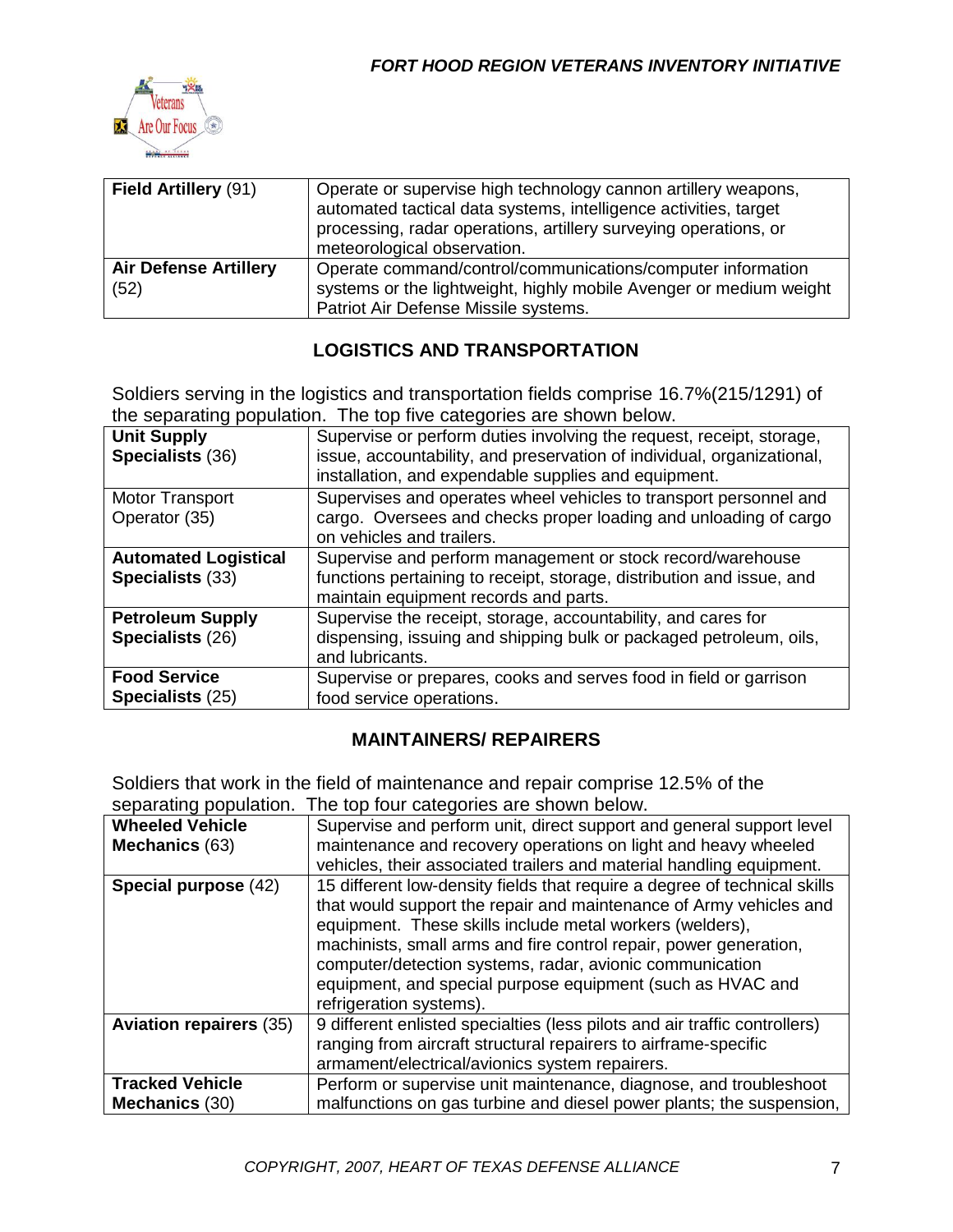

| steering, hydraulics, auxiliary power units, and the armament/fire |
|--------------------------------------------------------------------|
| control systems on tracked vehicles including the M1 Abrams main   |
| battle tank and Bradley Fighting Vehicle.                          |

#### **MEDICAL**

Personnel in the medical field make up 7.3%(94/1291) of the separating population. The top two categories are shown below.

| <b>Health Care Specialist</b><br>(59) | Provide emergency medical treatment, limited primary care, force<br>health protection, evacuation in a variety of operational and clinical<br>settings from point of injury or illness through the continuum of<br>military health care under the supervision of a physician, nurse or<br>physician's assistant. As a field combat medic, provides emergency<br>medical care/treatment at point of wounding on the battlefield or to<br>battle and non-battle casualties during wartime. |
|---------------------------------------|------------------------------------------------------------------------------------------------------------------------------------------------------------------------------------------------------------------------------------------------------------------------------------------------------------------------------------------------------------------------------------------------------------------------------------------------------------------------------------------|
| Other $(26)$                          | 6 Dental Specialists, 5 Medical Logistics Specialists, 3 Mental Health<br>Specialists, 2 Radiology Specialists, 2 Preventive Med Specialists, 2<br>Animal Care Specialists, and 6 other Soldiers with various medical<br>specialty MOSs.                                                                                                                                                                                                                                                 |

#### **INFORMATION TECHNOLOGY AND COMMUNICATIONS**

The information technology and communications field makes up 7.8%(101/1291) of the separating population. The top five categories are shown below.

| <b>Signal Support</b><br><b>Systems Specialist</b><br>(25) | Supervise, install, employ, maintain, troubleshoot and assist users<br>with battlefield signal support systems, terminal devices, satellite<br>communications equipment and automated telecommunications<br>computer systems, to include local area networks, wide area<br>networks and routers. Integrate signal systems and networks;<br>performs unit level maintenance on authorized signal equipment and<br>associated electronic devices; train and provide technical assistance<br>to users of signal equipment.                   |
|------------------------------------------------------------|-------------------------------------------------------------------------------------------------------------------------------------------------------------------------------------------------------------------------------------------------------------------------------------------------------------------------------------------------------------------------------------------------------------------------------------------------------------------------------------------------------------------------------------------|
| <b>Multichannel</b>                                        | Supervise, install, operate and perform unit level maintenance on                                                                                                                                                                                                                                                                                                                                                                                                                                                                         |
| <b>Transmission System</b>                                 | multi-channel line-of-site and tropospheric scatter communications                                                                                                                                                                                                                                                                                                                                                                                                                                                                        |
| <b>Operator-Maintainer</b>                                 | systems, communications security (COMSEC) devices, and                                                                                                                                                                                                                                                                                                                                                                                                                                                                                    |
| (25)                                                       | associated equipment.                                                                                                                                                                                                                                                                                                                                                                                                                                                                                                                     |
| <b>Information</b><br><b>Technology Specialist</b><br>(18) | Supervise, install, operate and perform unit level maintenance on<br>multi-functional/multi-user information processing systems,<br>peripheral equipment, and associated devices. Perform analyst and<br>information assurance functions and conducts data system studies.<br>Perform Information Services Support Office (ISSO) duties of<br>printing, publications, records management and Communication<br>Security (COMSEC) custodian functions and certification authority<br>duties in support of the Defense Message System (DMS). |
| <b>Nodal Network System</b>                                | The Nodal Network Systems Operator-Maintainer supervises,                                                                                                                                                                                                                                                                                                                                                                                                                                                                                 |
| <b>Operator-Maintainer</b>                                 | installs, operates, and performs systems maintenance on large and                                                                                                                                                                                                                                                                                                                                                                                                                                                                         |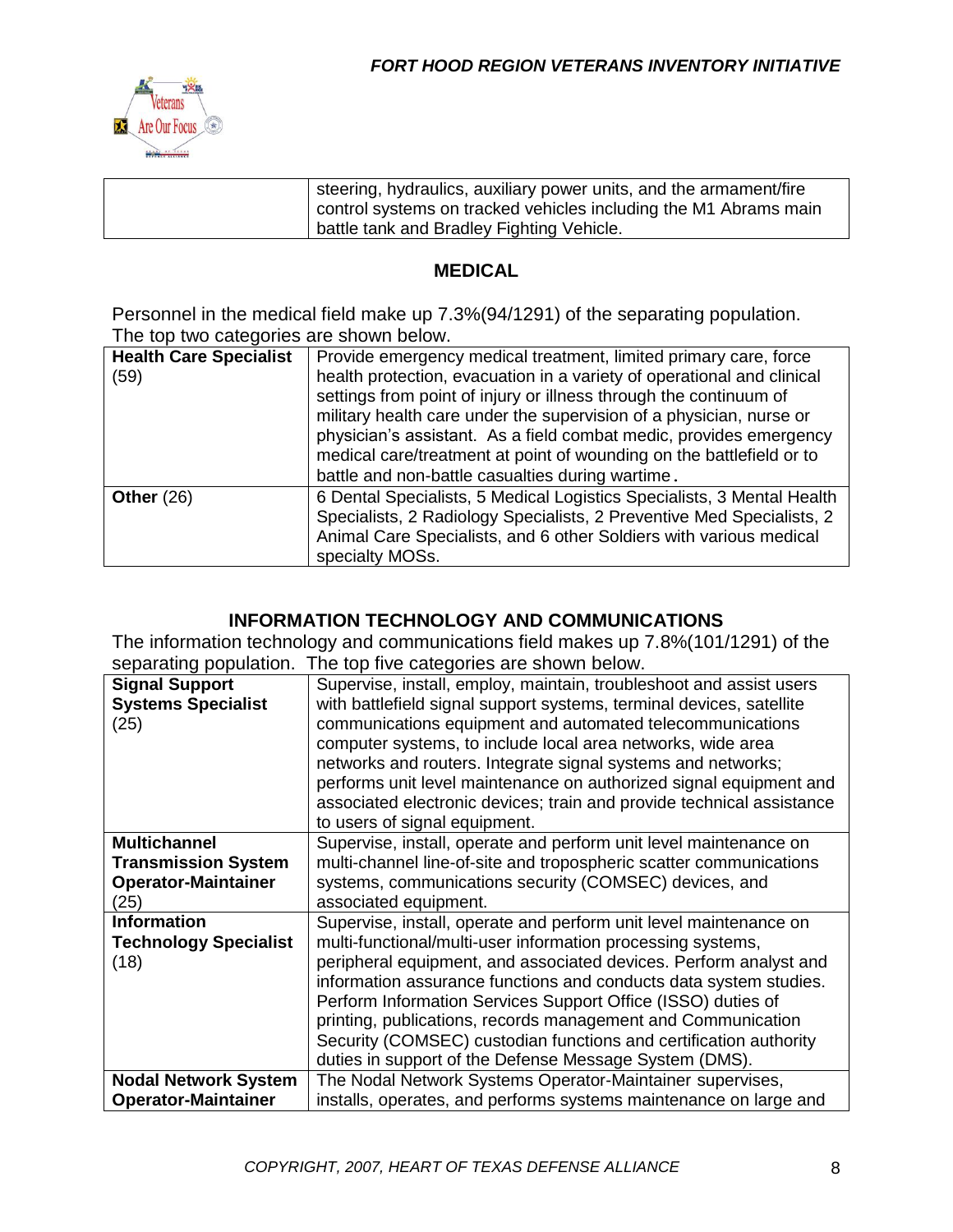

| (10)                                             | small electronic switches; system control centers; node management<br>facilities; associated multiplexing and combat net radio interface<br>(CNRI) equipment; short range line of sight radio systems;<br>communications security (COMSEC) devices; and other equipment<br>associated with network switching operations. |
|--------------------------------------------------|--------------------------------------------------------------------------------------------------------------------------------------------------------------------------------------------------------------------------------------------------------------------------------------------------------------------------|
| <b>Cable Systems</b><br>Installer-Maintainer (8) | Cable Systems Installer-Maintainers are primarily responsible for<br>installing, operating and performing maintenance on cable and wire<br>communications systems, communication security devices and<br>associated equipment.                                                                                           |

**E. DESIRED POST- MILITARY SERVICE EMPLOYMENT:** Respondents are asked to indicate the type (or types) of post-military employment they desire. If married, they can indicate their spouse's employment preferences. In order to standardize input for ease of analysis, the survey provides 14 broad categories conforming to industry categories found in the North American Industrial Classification System (NAICS). The choice "other" is offered when a specific desired category is not provided. For this 1st Quarter report, the top five desired categories of post-military service employment were<sup>2</sup>:

#### **SOLDIER SPOUSE**

| 1. Other:                    | 127 | 1. Other:                 | 170 |
|------------------------------|-----|---------------------------|-----|
| 2. Medical/Health:           | 101 | 2. Medical/Health:        | 167 |
| 3. Law Enforcement/Security: | 73  | 3. Education/Teaching:    | 52  |
| 4. Computer/Software:        | 49  | 4. Administrative/Office: | 51  |
| 5. Management/Business:      | 37  | 5. Management/Business:   | 28  |

The anomalies in Military Occupational Specialty (MOS) data may have been carried over to the types of post-service employment desired. Soldiers with a medical-related specialty are usually considered "low density," however 7.3% of respondents came from that field; it is likely most, if not all, would desire post-service employment in the medical field. Law Enforcement/Security has always ranked as one of the top five desired career choices for post-service employment, which continues to be the case this quarter and is most likely attributed to the large number of Soldiers separating with a Combat Arms MOS. While Management/Business has been one of the top desired careers for post-service employment since 2007, it was the fifth highest desired career for this quarter, which is the same as the last quarter. Since October 2007, the top desired careers for spouses have always included Administrative/Office, Education/Teaching, and Management/Business, and this trend continued this quarter. The Medical/Health Field has

<sup>&</sup>lt;sup>2</sup>Employers desiring to hire Fort Hood veterans should contact Fort Hood Soldier for Life -Transition Assistance Program (formerly known as ACAP) directly through the TAP Director of Marketing, Mr Robert Schumacher: at (254)288-0827; [Robert.c.schumacher.civ@mail.mil;](mailto:Robert.c.schumacher.civ@mail.mil) or by posting their opportunity and company website URL on the TAP website [\(www.acap.army.mil\)](http://www.acap.army.mil/). Mr Schumacher can coordinate employer participation in a host of TAP transition events, as well as assist with highly specialized targeted hiring initiatives. Employers may place a job posting via "Work in Texas" (www.workintexas.com) - a statewide, internet-based job-matching system through Workforce Solutions of Central Texas (WFSCT) (254) 200-2020. The Texas Veterans Services (TVC) staff work closely with the Central Texas Workforce Business Services including job development, direct referrals, and military skills-civilian occupations matching. Contact Adam Jones, TVC Supervisor, (254) 200-2038.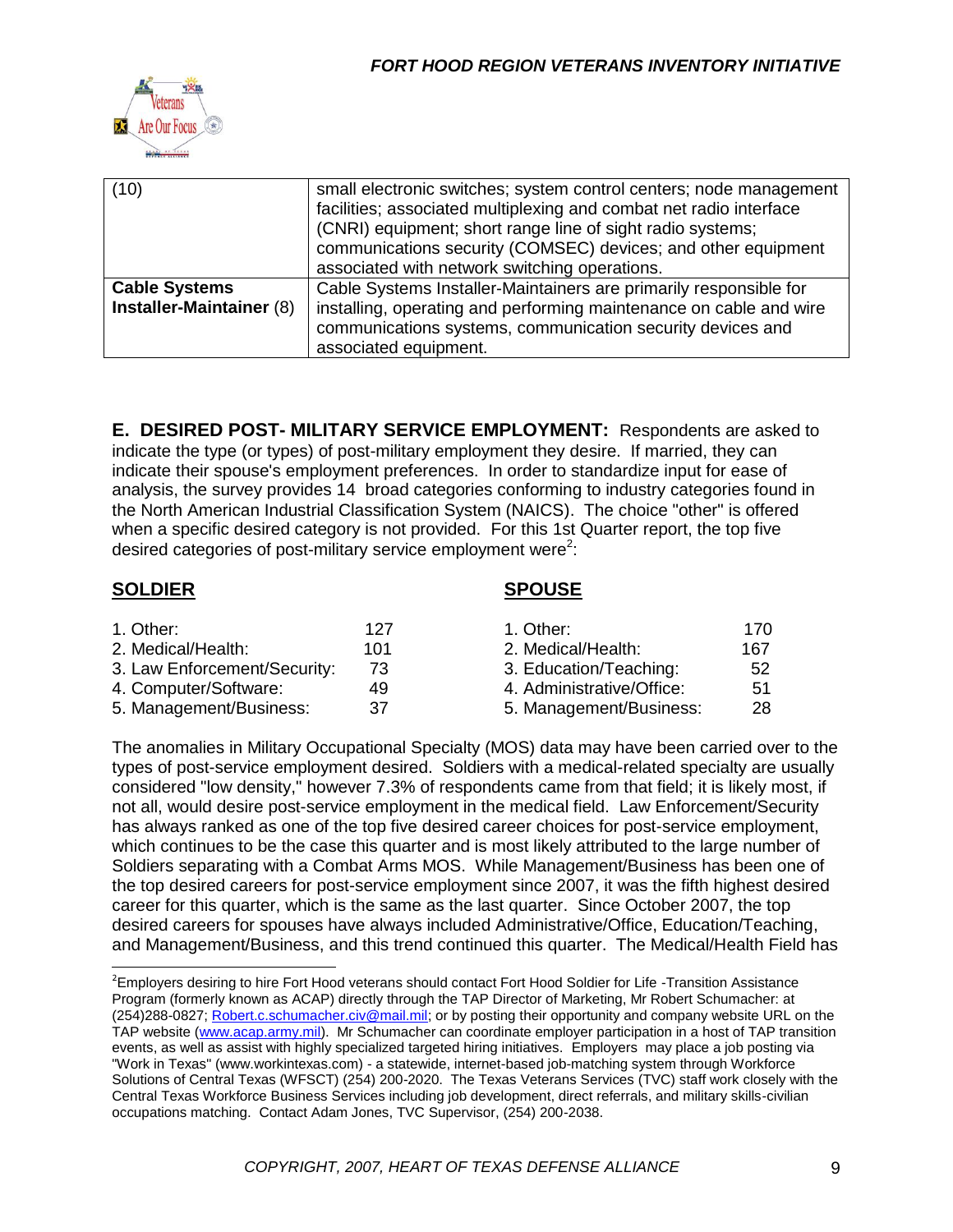

been reported as one of the top five desired careers for spouses since July 2008, and it was the number two choice for spouses again this quarter.

The top categories of desired post-service employment for those intending to retire from military service are:

| 91 responses |
|--------------|
| 72 responses |
| 67 responses |
| 64 responses |
| 57 responses |
|              |

Management and Business, once again, remained the top desired area of employment for this 1st quarter 2015. Law Enforcement/Security continued to remain one of the top five desired careers after retirement from the service; this may be a function of the Military Occupational Specialty data being carried over to the types of post-service employment desired. According to a new study by Payscale.com, management consultation is at the top of the list for best jobs for veterans. The following is a list of the 16 most common and well-paid occupations that veterans have entered since transitioning from the military service.

- Management consultant
- **Program manager, information technology**
- **Systems analyst**
- **FBI** agent
- Field service engineer, medical equipment
- **Systems engineer**
- **Information technology consultant**
- **Intelligence analyst**
- **Helicopter pilot**
- **Network engineer**
- **Project manager, construction**
- **Technical writer**
- **Business development manager**
- **Network administrator, information technology**
- **Heating, ventilation, and air conditioning service technician**
- **Fireman**

Orion International, an employment placement service for former military personnel, finds that officers and senior-enlisted personnel typically find success in high-level management positions and many major corporations offer "fast-track" leadership development for veterans. Officers and Non-Commissioned Officers eligible to retire have spent many years leading increasingly larger and more complex organizations, are graduates of an Army Professional Education system that focuses on developing their leadership skills, and have demonstrated success as a result of their longevity of service. Employers are looking to former military personnel due to their leadership experience, transferrable skills, and proven accountability. These veterans are known for being highly energetic and motivated and are also known for being career-oriented, goal-oriented, and are very familiar with being in a position where accountability is high. Orion's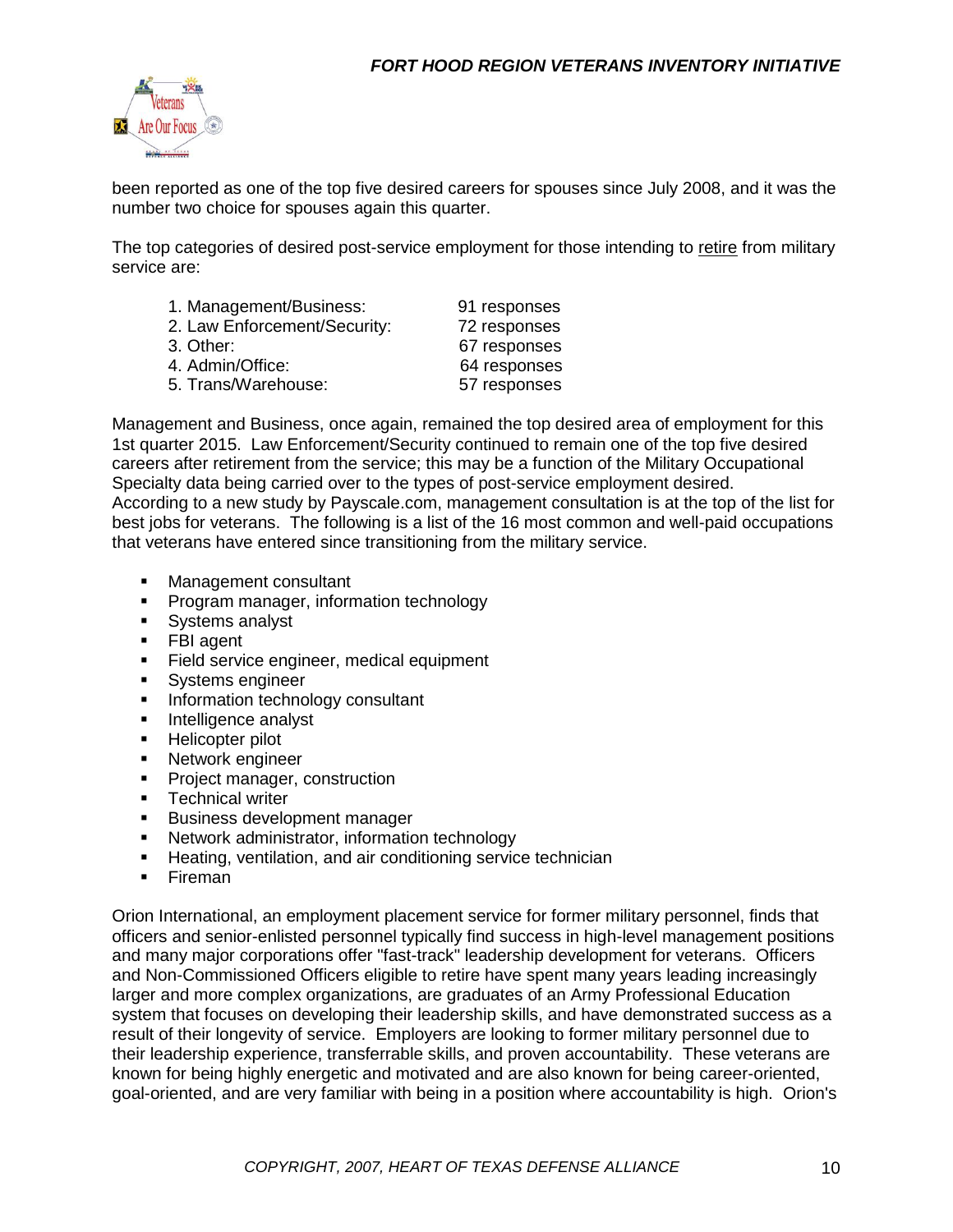

goal is to help place those with strong leadership skills back into the private sector work force who have mastered the skills of management during military service and many companies are looking to veterans to fulfill that need.

The survey also asks respondents that if they do not intend to remain in the MSA upon leaving the service, would a job available in the area change their response. This resulted in another 26%-35% stating they would remain in the area if a job was available, which is an increase from the 18%-26% in the past years prior to FY 2014. The Institute for Veterans and Military Families at Syracuse University performed a comprehensive study on the traits of military Veterans and developed a report of the results titled, "The Business Case for Hiring a Veteran."

#### [\(http://www.dol.gov/vets/vrap/Syracuse%20Business%20Case%20to%20Hire%20a%20Vet.pdf\)](http://www.dol.gov/vets/vrap/Syracuse%20Business%20Case%20to%20Hire%20a%20Vet.pdf)

This study reported that previous military service resulted in leadership ability and a strong sense of mission which are highly valued traits in a competitive business environment. Of the ten traits discussed in the paper, it identified that Veterans are adept at skills transfer from their past military experience to the new work environment, they are able to act quickly and decisively in a changing environment, they demonstrate high levels of resiliency, exhibit advanced teambuilding skills, and possess a strong organizational commitment. This research supports very compelling reasons for hiring individuals with military background and experience. The Killeen-Temple-Fort Hood MSA has a large pool of educated veteran job applicants to choose from and it is clear that many would respond favorably to remaining in the area if the right job was available to choose from at the end of their service in the military.

While it is understandable that jobs readily available within the area would retain many more Soldiers within the MSA upon leaving the service, the Census Bureau has confirmed that 2.4 million businesses are owned by military veterans. Veterans have many years of military experience preparing them for the rigors of running a small business. Their discipline, drive, and motivation are characteristics that make them desirable employees. The combination of self-driven veterans and an inexpensive cost of living makes the Killeen-Temple-Fort Hood MSA a desirable place to retire.

The *Operation Economic Transformation* Report identified four "target industries" or clusters that present the Greater Fort Hood Region with immediate opportunities for economic growth:

Information Technology Transportation and Logistics Healthcare Services Business Services

Clusters are geographic concentrations of interconnected firms and institutions utilizing related applications and serving similar markets. When fully developed, clusters can act as the principal drivers of economic growth and innovation in a region. The report recommended pursuing the development of these four clusters through a coordinated strategy of business retention, recruitment and entrepreneurship.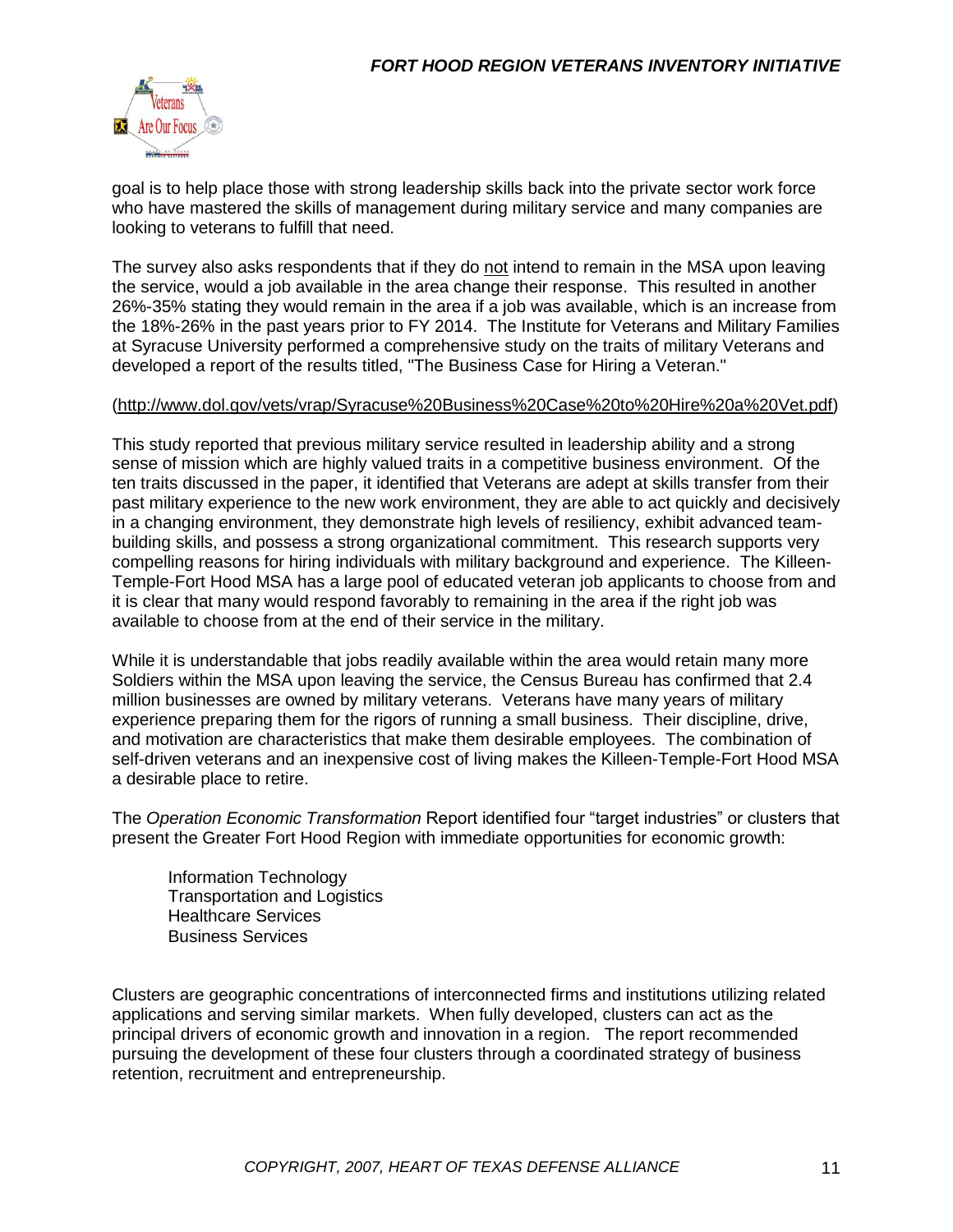



When separating the respondents into major MOS categories, there is a strong correlation between the numbers of separating Soldiers with those skills and the target clusters in the Operation Economic Transformation Report as shown in the chart above. In addition, because Officers and Non-Commissioned Officers eligible to retire have spent many years of their military career in leadership positions and are graduates of an Army Professional Education system, they have acquired many skills in Management and Administrative roles. This training and experience, regardless of their MOS, would directly correspond with the Business Services cluster.

**F. EDUCATION LEVEL OF THOSE REMAINING IN THE REGION:** Respondents are asked to provide their highest level of educational attainment. For this quarter, 67% percent of the respondents who intend to remain in the region have some level of post-secondary education:

- 1. Some College 43.7%
- 2. Associates Degree 8.9%
- 3. Baccalaureate Degree 10.5%
- 4. Masters/PhD Degree 3.9%

The data from over 26,000 Soldiers separating during the last seven years indicates that for those Soldiers who intend to remain in the Killeen-Temple-Fort Hood MSA (both retirement eligible and non-retirement eligible), educational attainment has increased steadily from 2007 to present. While the amount of Soldiers completing their bachelors or higher degrees decreased this quarter compared to the average of the entire year of 2014, this could just be due to the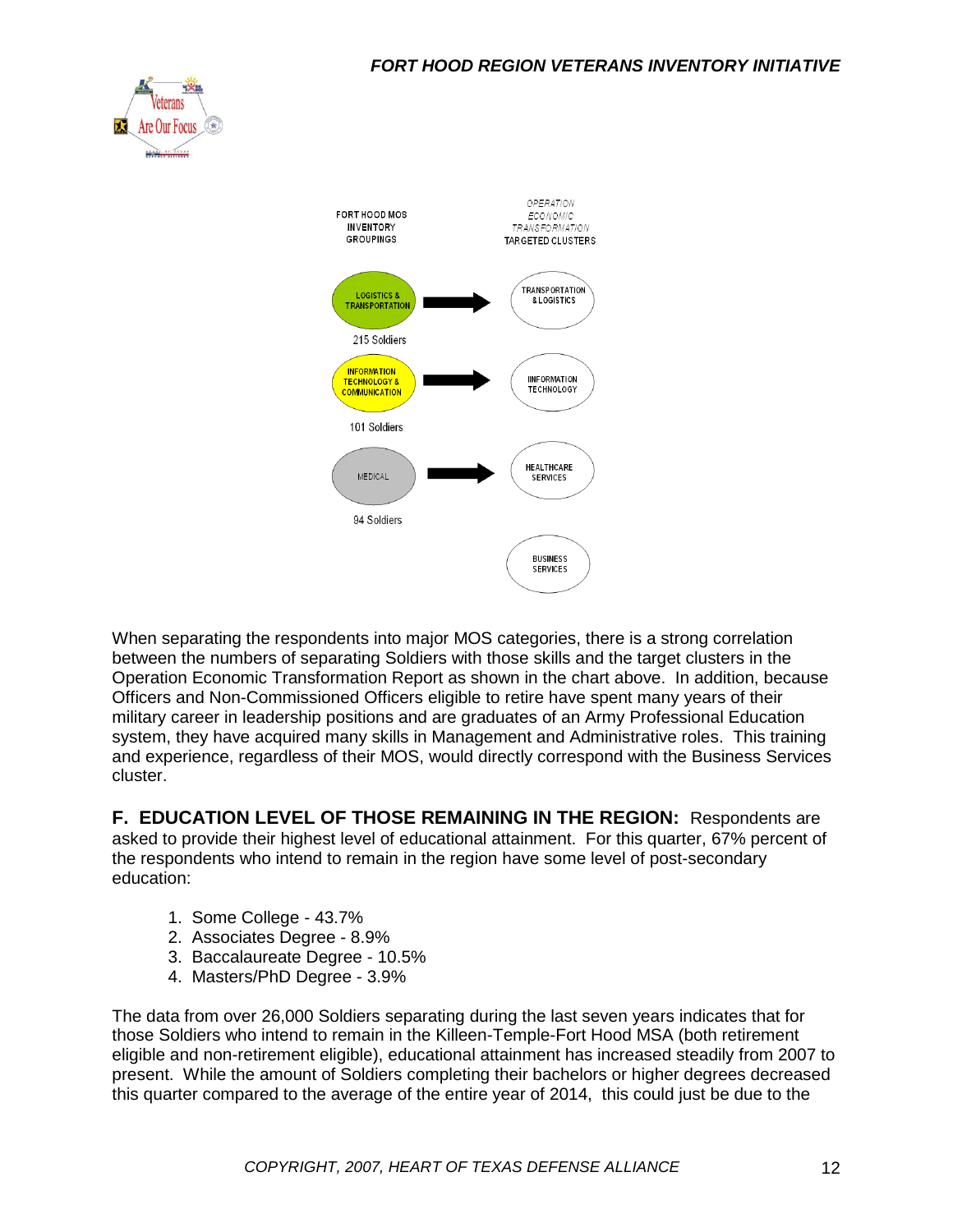

fact that this is just one quarter verses four quarters. However, overall, while the amounts of Soldiers with some college or an associates has been decreasing, the amount of Soldiers with a bachelors or higher degree has been increasing. This indicates that many Soldiers are completing their degrees before leaving the service. This is further affirmation that those Soldiers leaving the service provide a large amount of highly educated potential employees for the area. Many of these Soldiers have stated that they would remain in the Central Texas area if a job was available to them once the separation from the service was complete.



**Educational Attainment % of Those** 

Anecdotally, businesses indicate they want to hire veterans. Educational attainment is a key variable in that process given the current national unemployment rate. With the sluggish job market and the extra benefits of health care, tuition assistance, and housing and food allowances while in the service, the military is becoming a more favorable career choice. However, with the downsizing of troop levels, the standards of recruiting has become more stringent. Today, candidates applying with a GED are often turned away and encouraged to complete at least 15 college credits before re-applying which guarantees a more educated group of veterans<sup>3</sup>. When taking into account that Central Texas offers a low cost of living, has several post secondary educational institutions within the Killeen-Temple-Fort Hood MSA where Soldiers are able to complete their degrees, and the fact that a large percent of Soldiers separating from the service desire to remain in the area, the Killeen-Temple-Fort Hood MSA is becoming a very desirable area for potential business partners to relocate to the area. This opportunity may also motivate many other Soldiers who have started their degree as indicated in the above graph to complete their education through the use of their Post 9/11 GI Bill benefits with the potential of a job in the area after leaving the service.

 3 Annalyn Kurtz, Getting Into the Military is Getting Tougher,

http://money.cnn.com/2013/05/15/news/economy/military-recruiting/, 15 May 2013.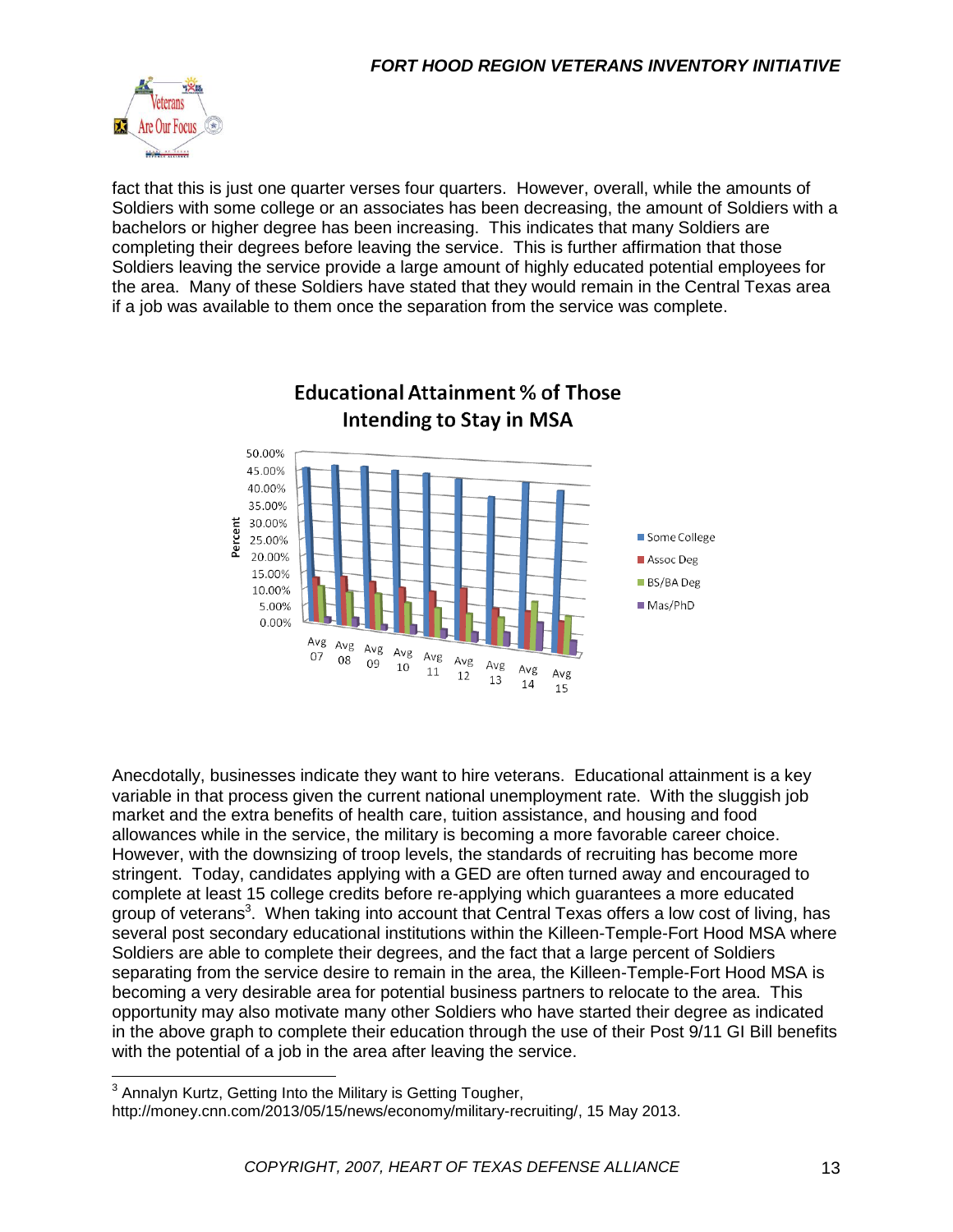

#### **G. REASONS FOR REMAINING IN THE MSA:**

1. In 2013, the survey was revised to gain more clarity on the Quality of Place factors cited by separating Soldiers that impact their decision to remain in Central Texas or not after their service ends. The majority of those completing the survey were staying due to their spouse employed locally, while two other large groups were staying due to the MSA quality of life, or completion of their education.

# **Reasons for Remaining Inside the MSA** 1st Quarter FY 2015



2. The graph below addresses the reasons for those service members not staying in the MSA after separation. The majority of those living outside of the MSA after separation was mainly due to wanting to return to their home of record, and the second largest group stated that seeking employment elsewhere was their primary reason. These have been the top reasons for the past three quarters for those living outside of the MSA after their time in service ends.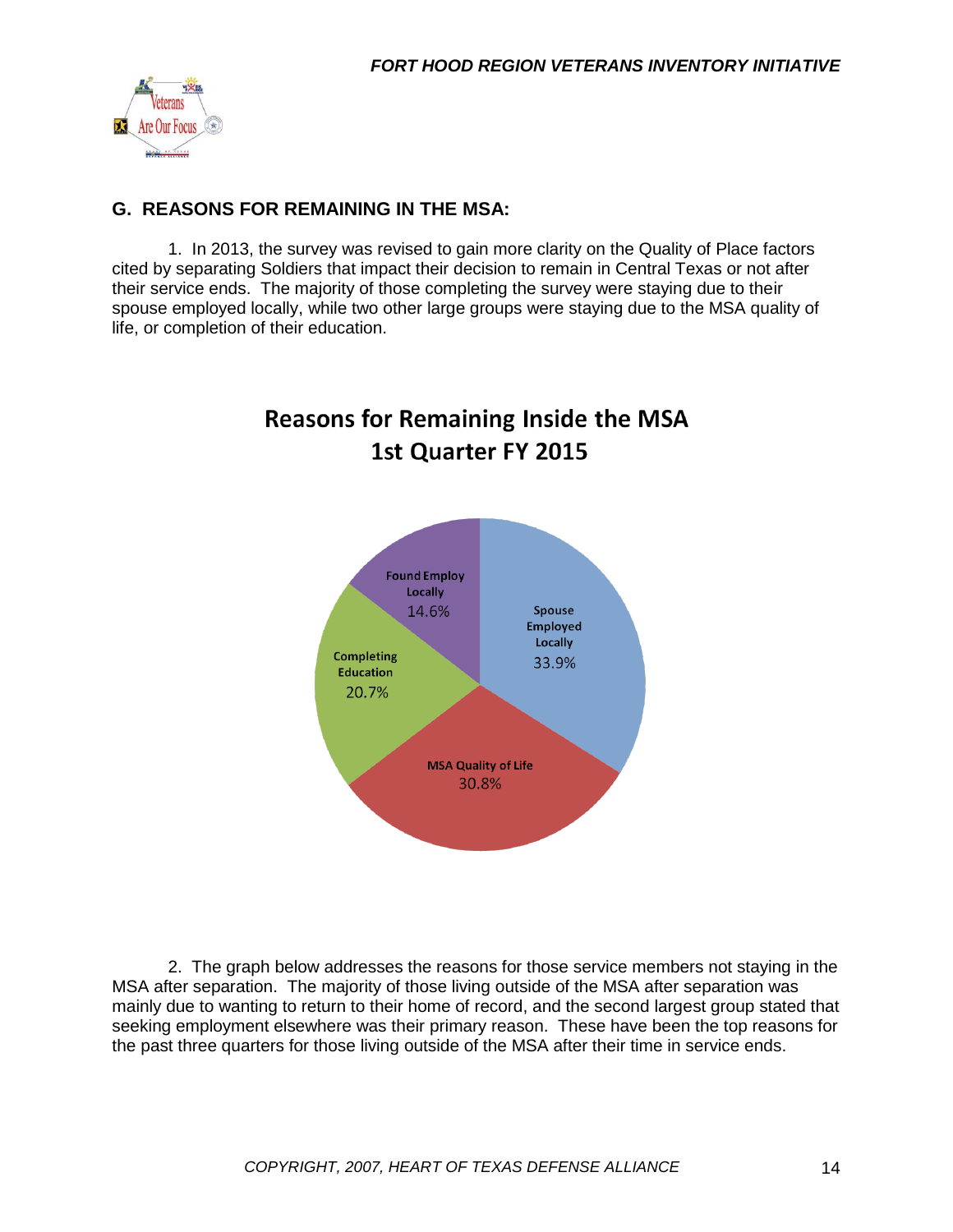

## **Reasons for Living Outside of the MSA 1st Quarter FY 2015**



Perceptions versus reality. As 75 to 80 percent of Fort Hood Soldiers reside on-post or in the communities of Central Texas (98% within 10 miles of the Fort Hood main gate), the comments reflect their perceptions of areas where improvements might further influence their decision to remain in the region when their military service ends. As Operation Economic Transformation points out, "Economic development planning that is responsive to new opportunities …recognizes the increasing importance of quality of place in the attraction and retention of business and workers. Quality of Place is about providing options, not just for current residents, but for those who will be residents in the future." Quality of Place within the MSA is important to retaining Soldiers in the area after separating, and as seen in the previous graph, acquiring a desired job locally is just as important as well. Veterans ending their service at Fort Hood are clearly a talented and educated workforce worth retaining in the Central Texas region, and their perceptions of the Quality of life is important to be considered in future planning. We will continue to monitor the responses for any significant changes in subsequent reports.

With the recent change in the survey, the data indicates that employment for the spouse, completing education for Soldier or spouse, and the quality of life in Central Texas are the main reasons that Soldiers and their families remain in the Central Texas area at the end of their service. With the addition of Texas A&M-Central Texas to the MSA, the Soldiers and their spouses now have the opportunity to complete their baccalaureate or master's degree while remaining in an area with a lower cost of living compared to other areas with universities. For those not staying in the Central Texas MSA at the end of their service, the top three reasons were that Soldiers were returning to their home of record, seeking employment elsewhere, or the perception of an unfavorable quality of life in the area. While returning to home of record is not something that can be improved for the area, available and desirable employment and the